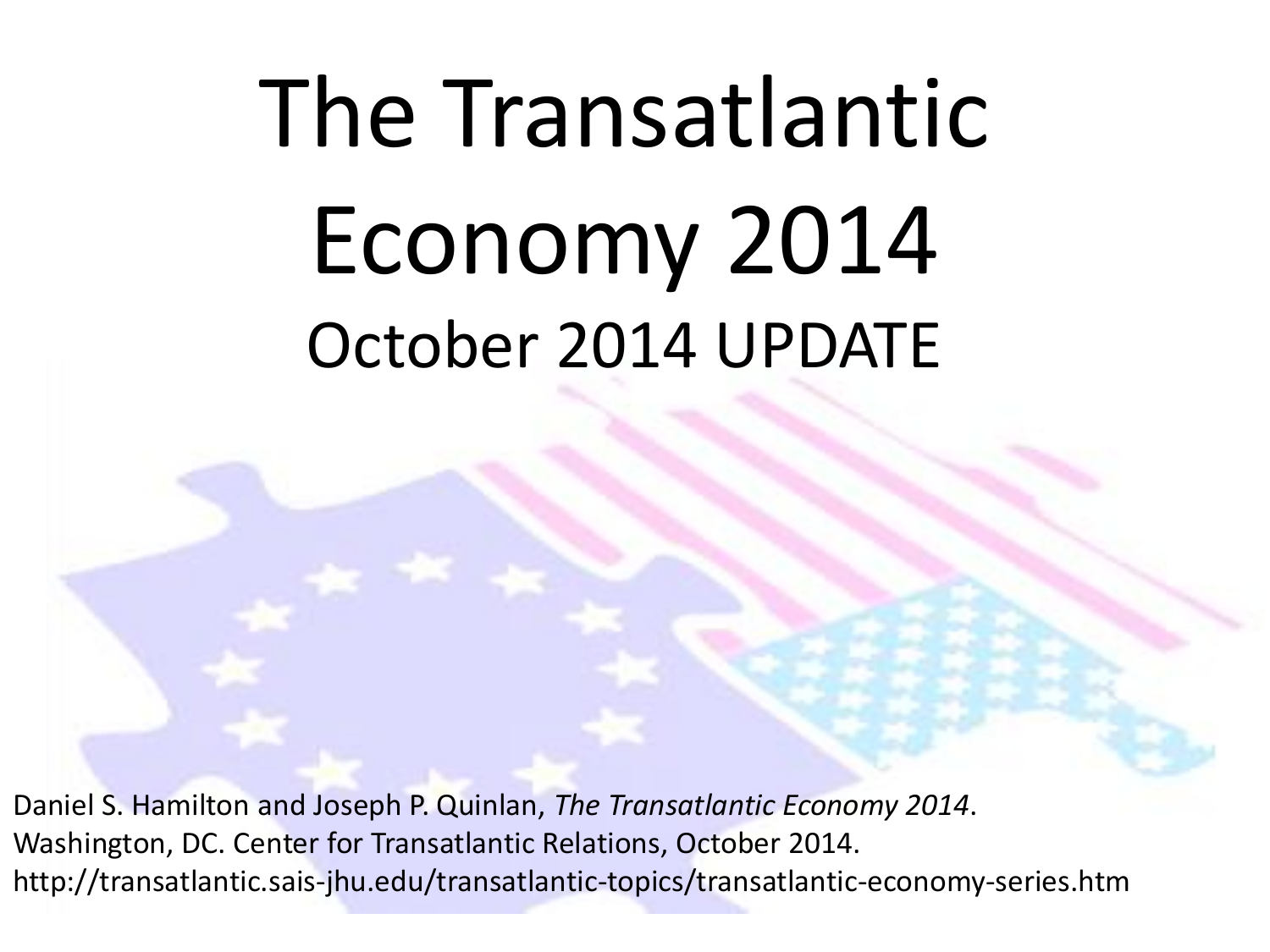#### **EU vs U.S. RealGrowth** (GDP % Change)



\* Projections.

Source: International Monetary Fund, Haver. Data as of October 2014.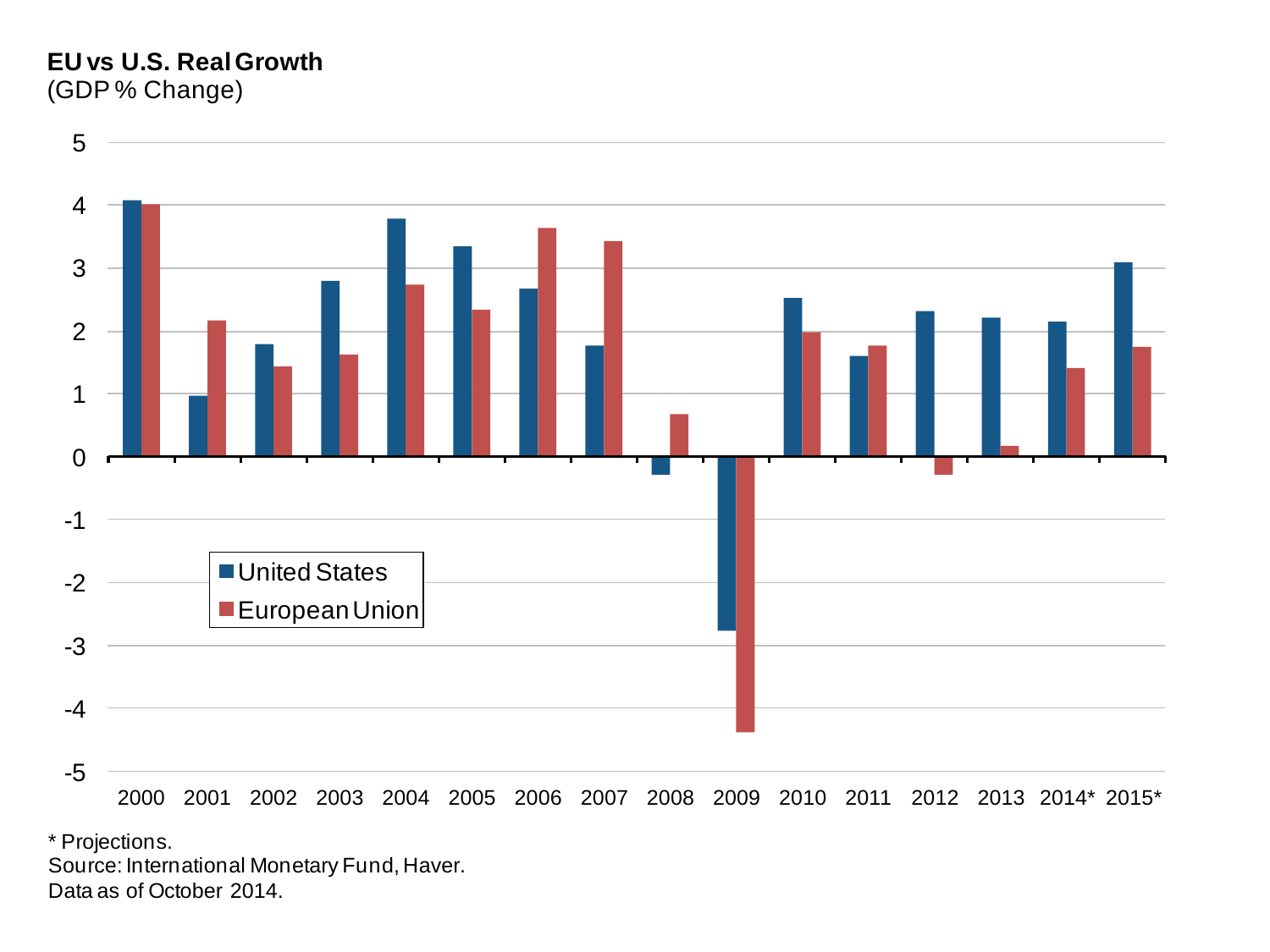

Source: Bureau of Economic Analysis; Daniel S. Hamilton and Joseph P. Quinlan, The Transatlantic Economy 2014. Washington, DC. Center for Transatlantic Relations, 2014.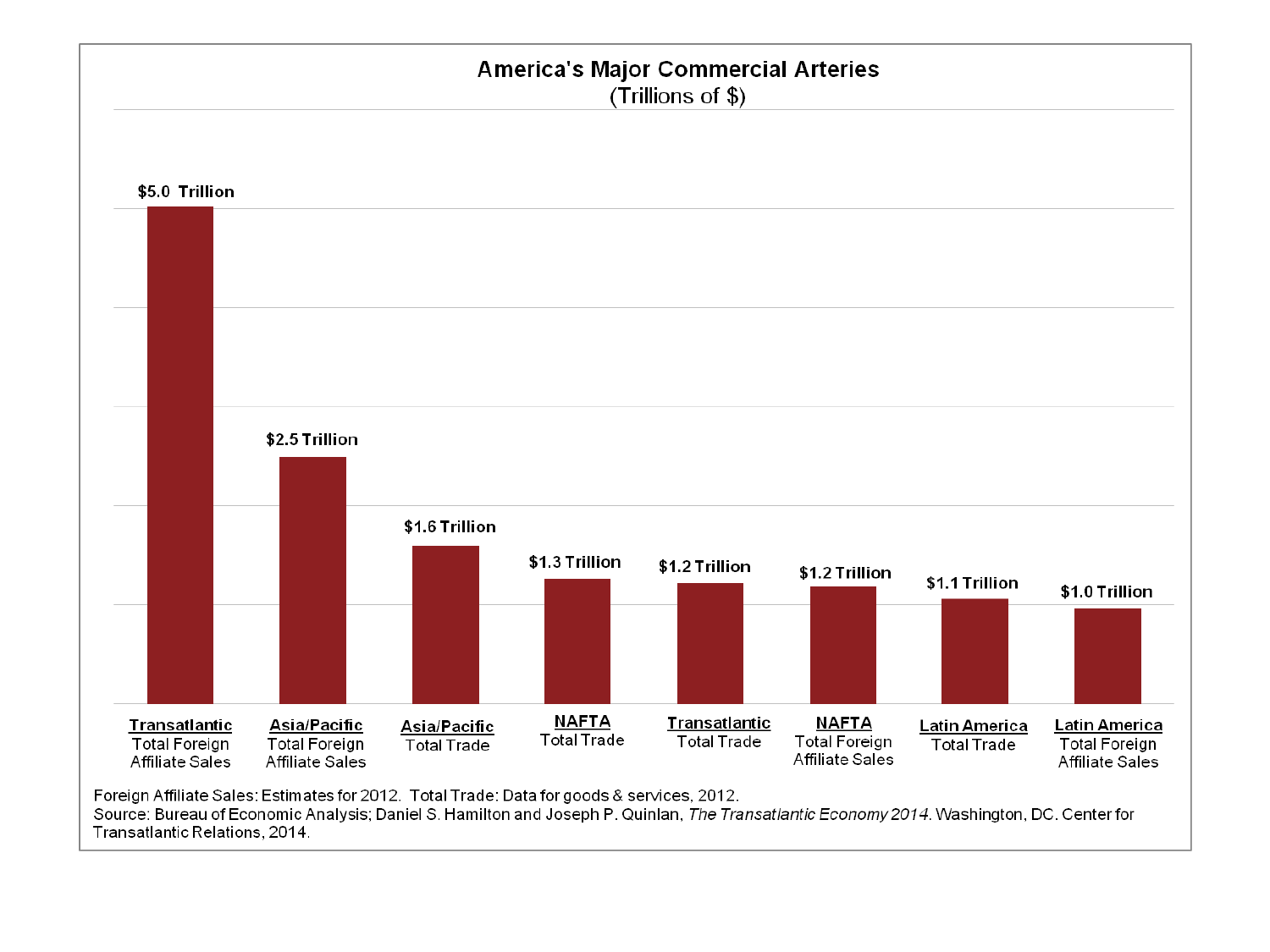### **U.S. Trade Balance with EU** (\$ Billions)



Source: International Monetary Fund; Haver Data as of October 2014.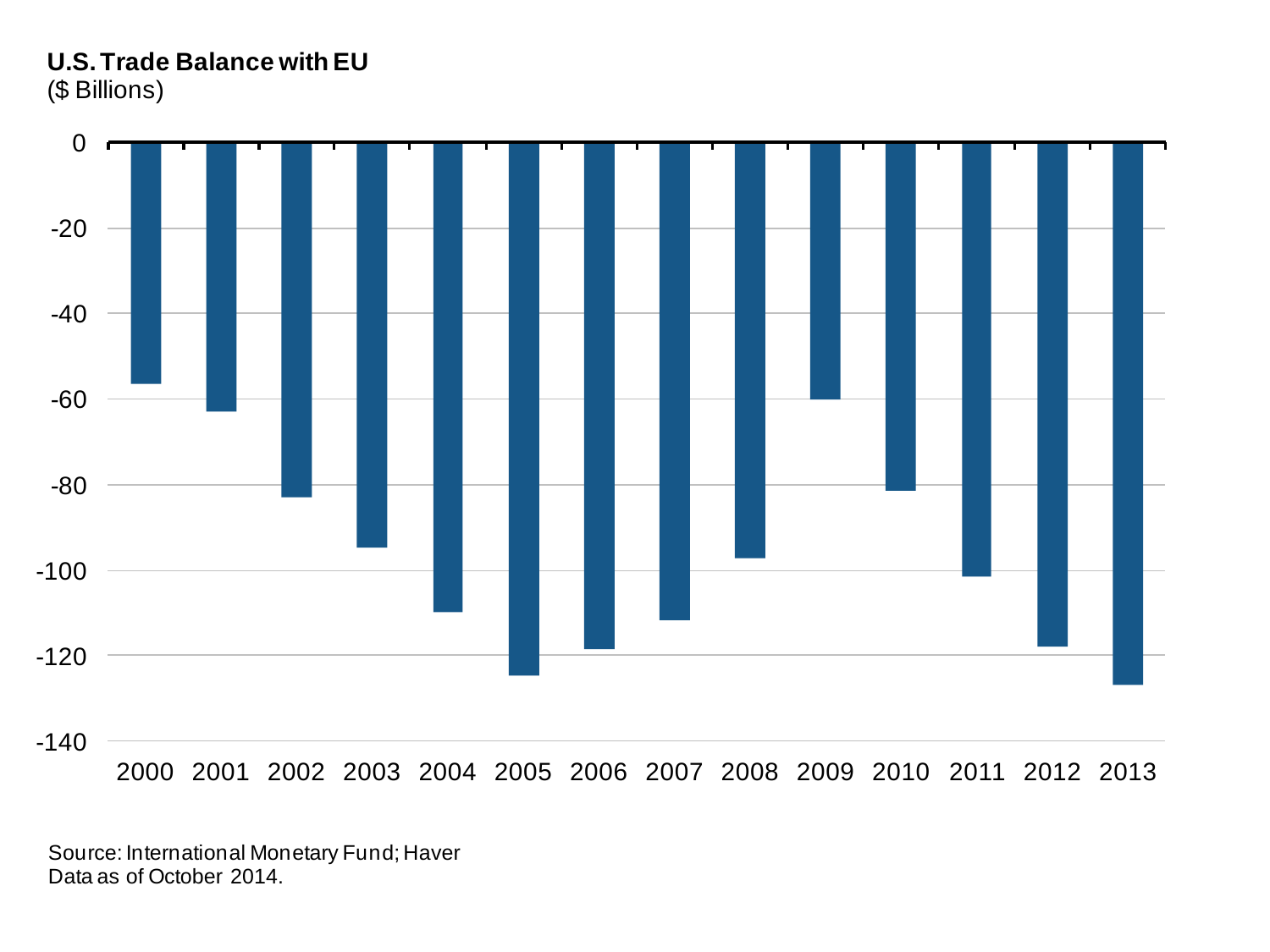# **U.S. FDI Outflows**

(Billions of \$)



\*Data through 1H-2014.

\*\*Excludes negative U.S. FDI Outflows to Netherlands in Q1-2014 worth \$19 billion.

Source: Bureau of Economic Analysis.

Data as of September 17, 2014.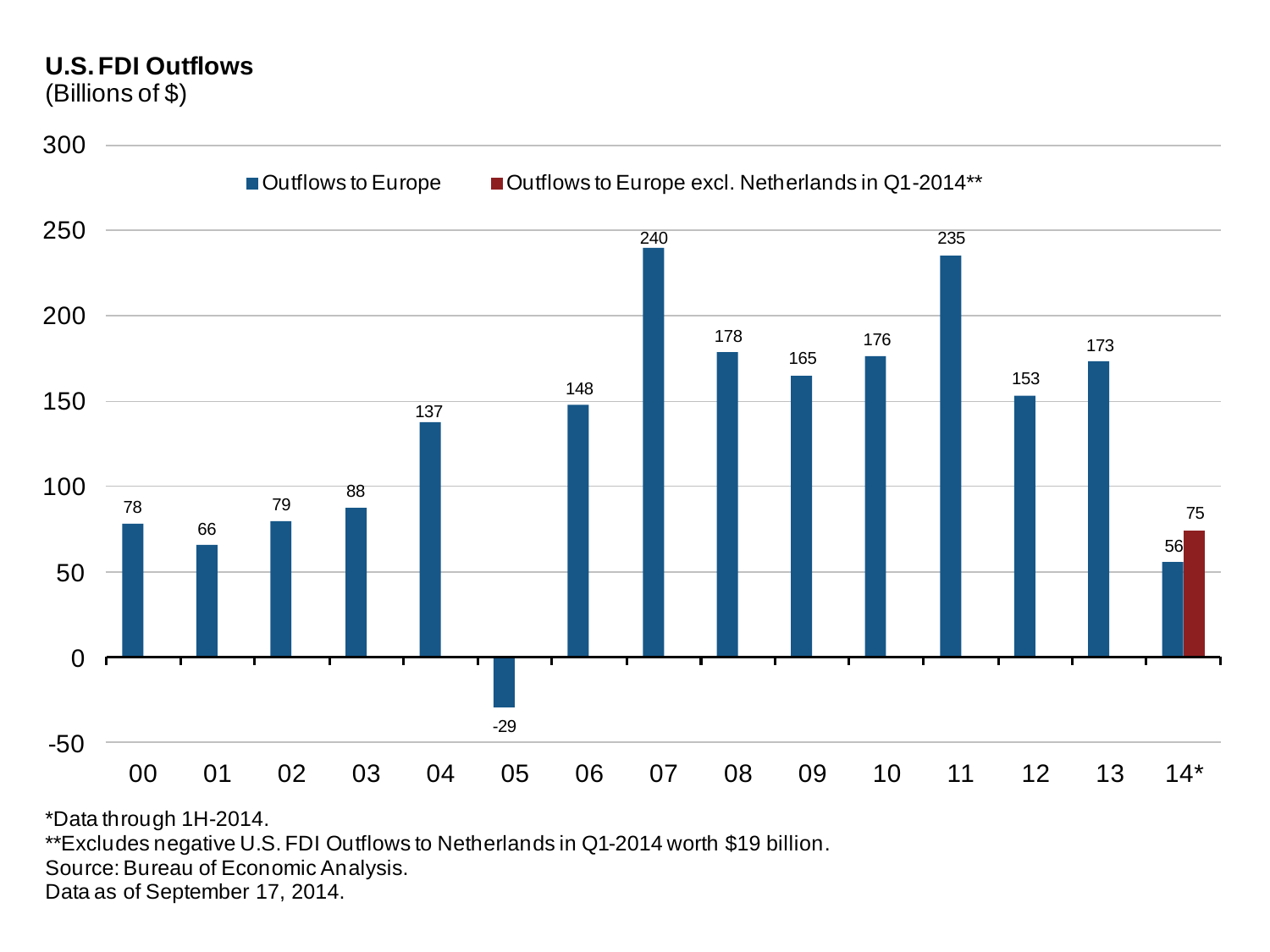U.S. FDI Outflows to Europe (\$ Billions)



Source: Bureau of Economic Analysis. Data through 2Q 2014; Daniel S. Hamilton and Joseph P. Quinlan, The Transatlantic Economy 2014. Washington, DC. Center for Transatlantic Relations, 2014.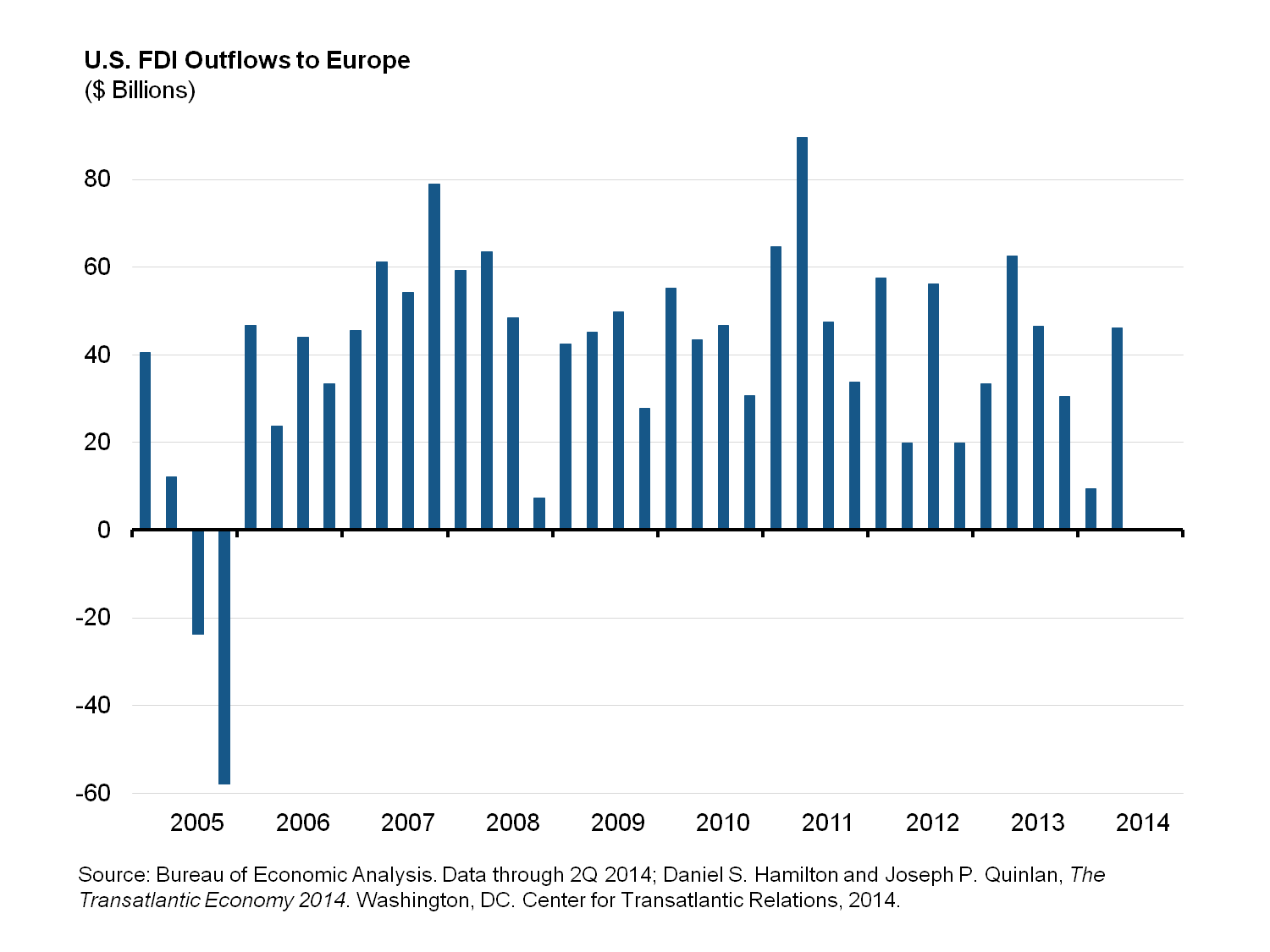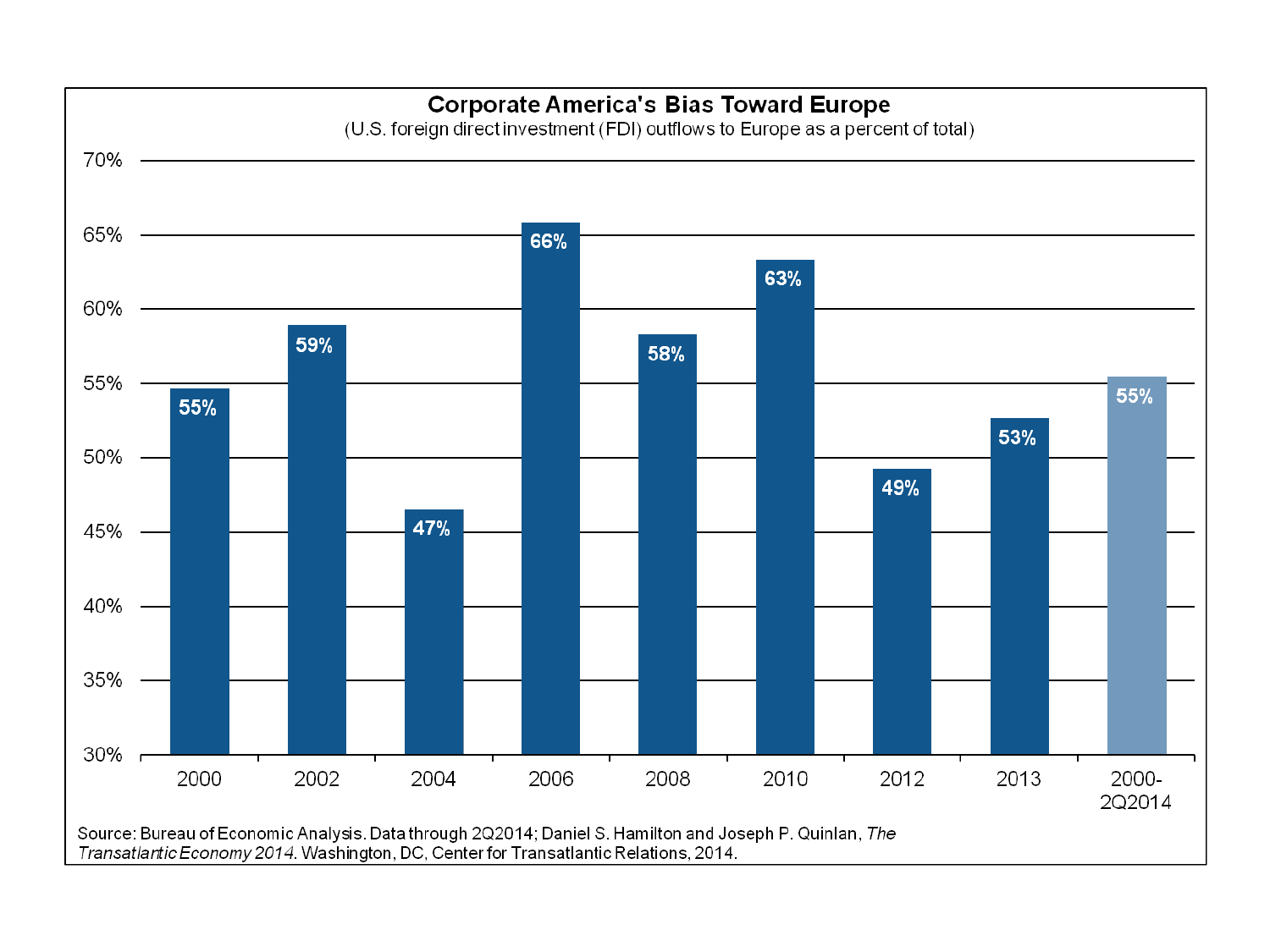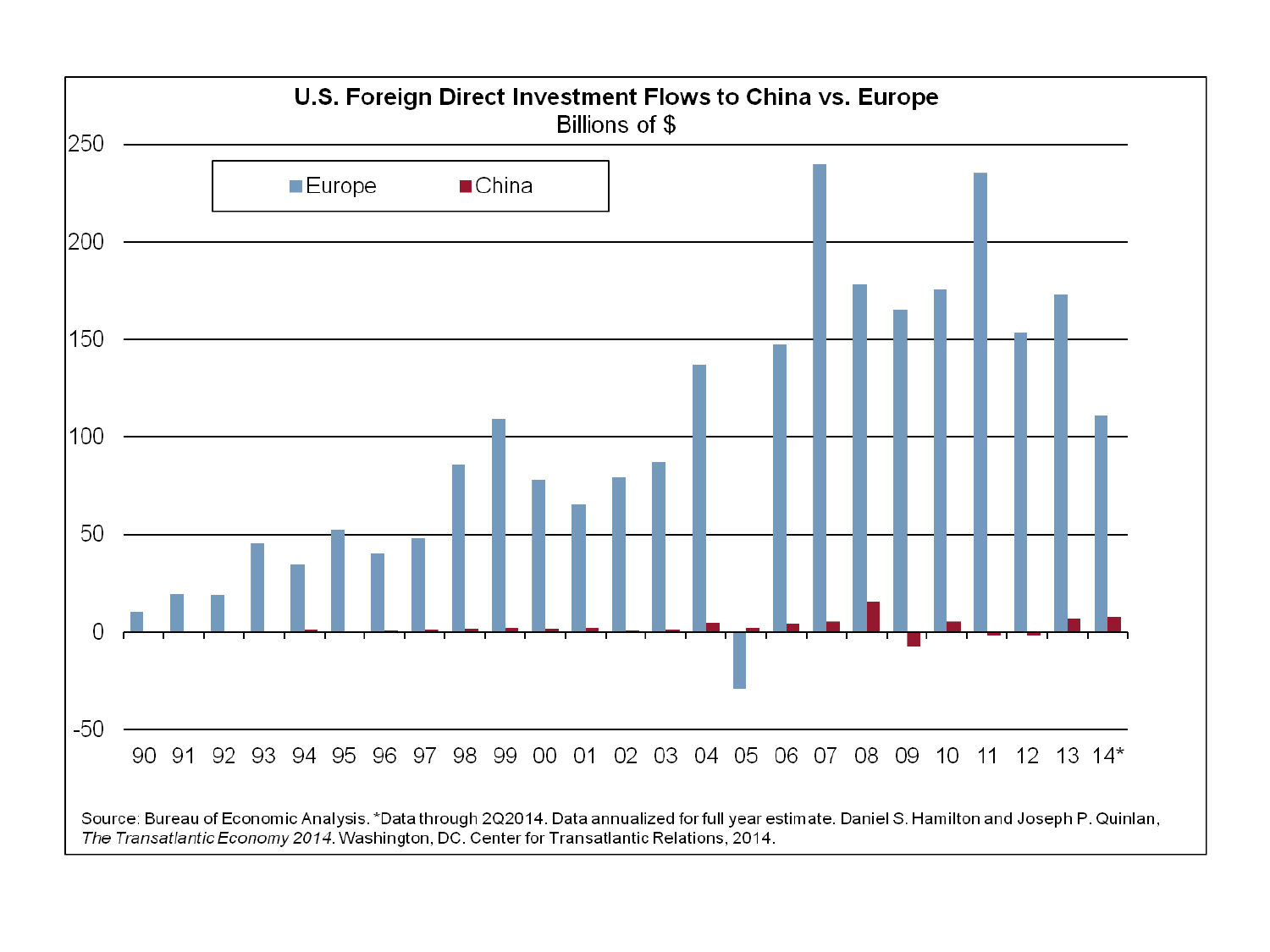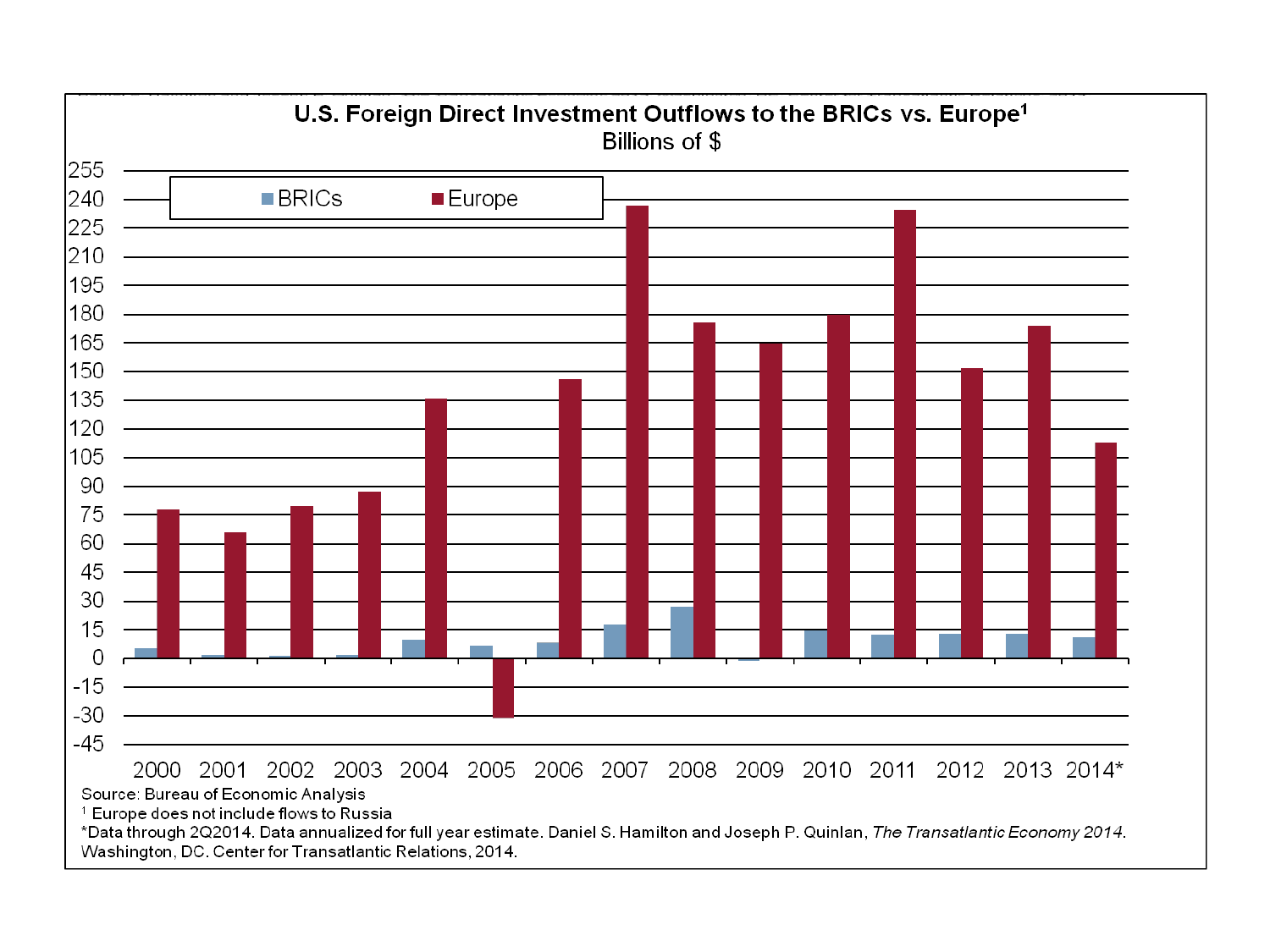## U.S. FDI Inflows from Europe

(\$ Billions)



Source: Bureau of Economic Analysis. Data through 2Q 2014. Daniel S. Hamilton and Joseph P. Quinlan, The Transatlantic Economy 2014. Washington, DC. Center for Transatlantic Relations, 2014.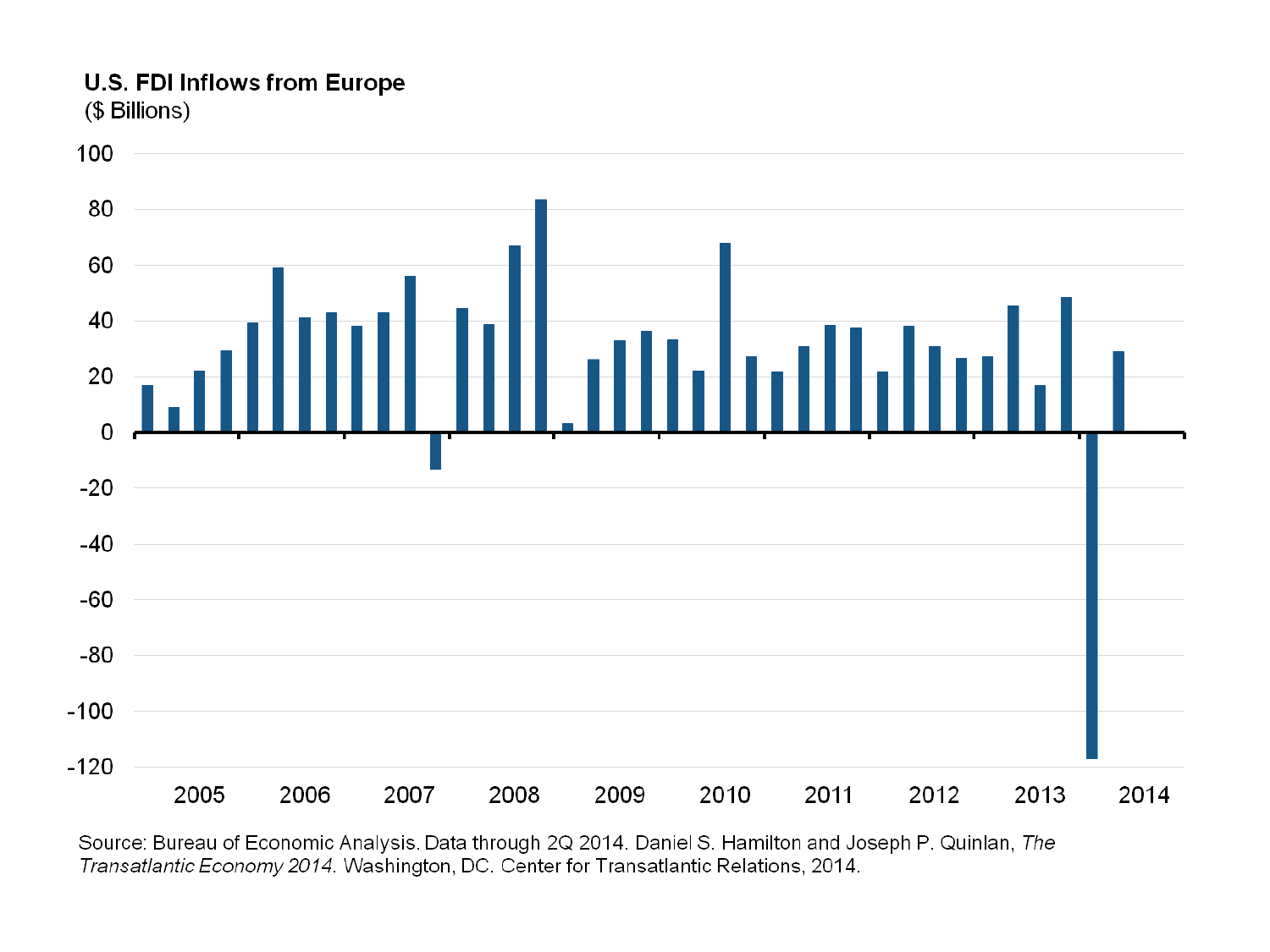## U.S. FDI Inflows from Europe\*

(\$ Millions)



\*Negative values of FDI inflows for a particular period show that the value of disinvestment by foreign investors was more that the value of capital newly invested in the reporting economy.

Sources: Bureau of Economic Analysis. Data through 2Q 2014. Daniel S. Hamilton and Joseph P. Quinlan, The Transatlantic Economy 2014. Washington, DC. Center for Transatlantic Relations, 2014.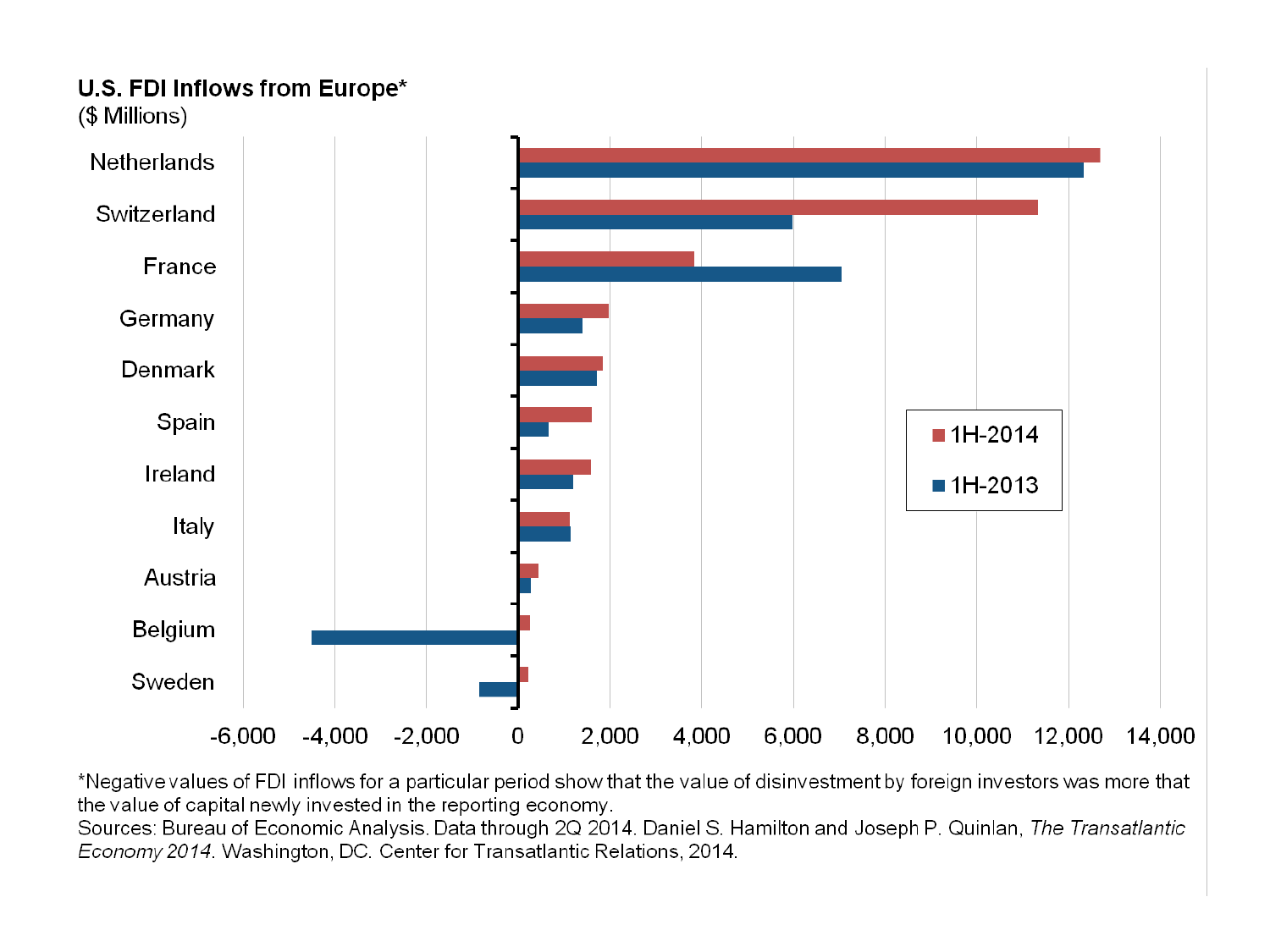**European Union Foreign Direct Investment Outflows, U.S. vs. China** (Billions of euros)



Source: Eurostat Data as of October 8, 2014.Daniel S. Hamilton and Joseph P. Quinlan, *The Transatlantic Economy*  . Washington, DC. Center for Transatlantic Relations, 2014.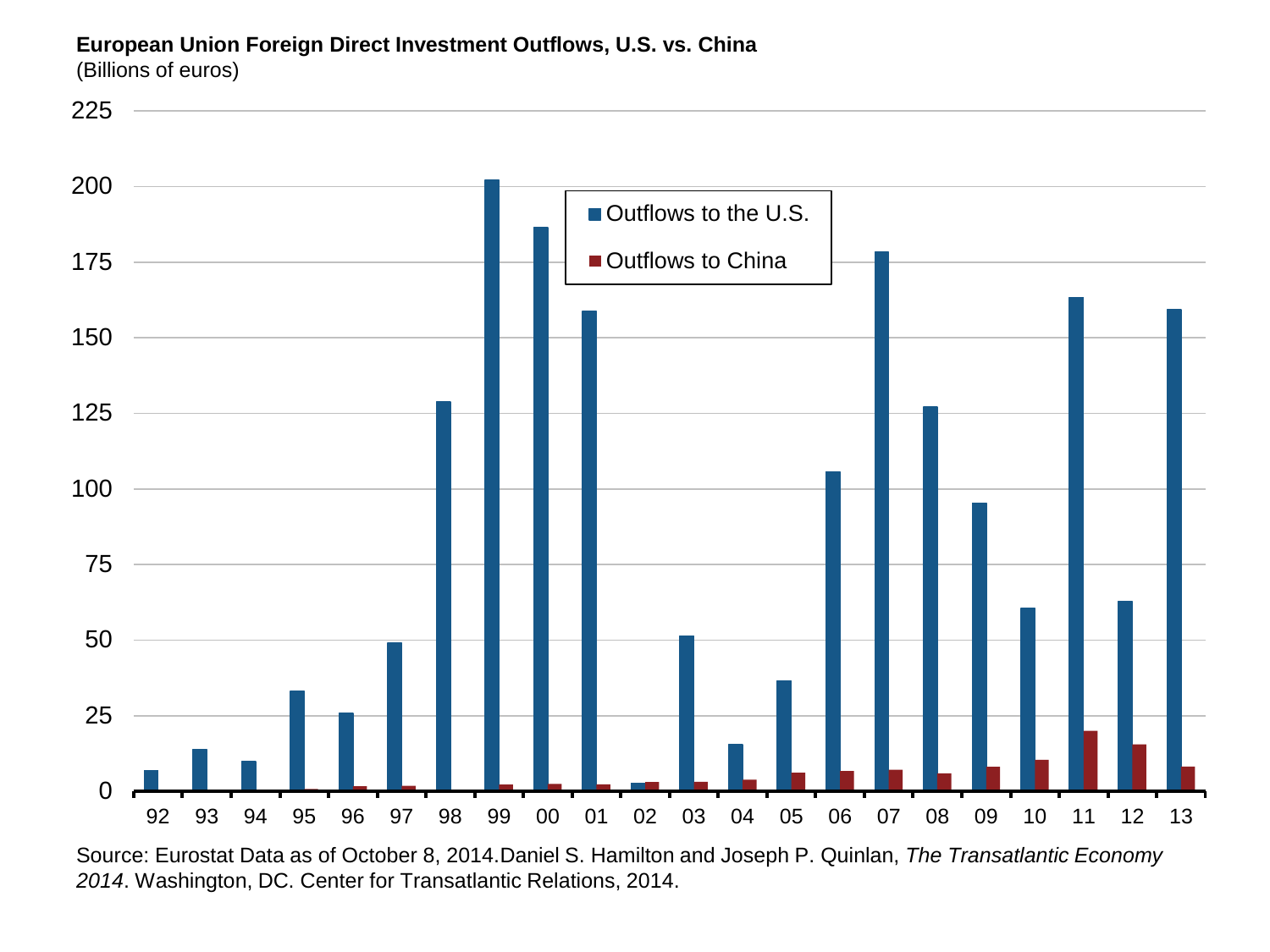#### **Income Earned by European Affiliates of U.S. Multinationals** (\$ Millions)

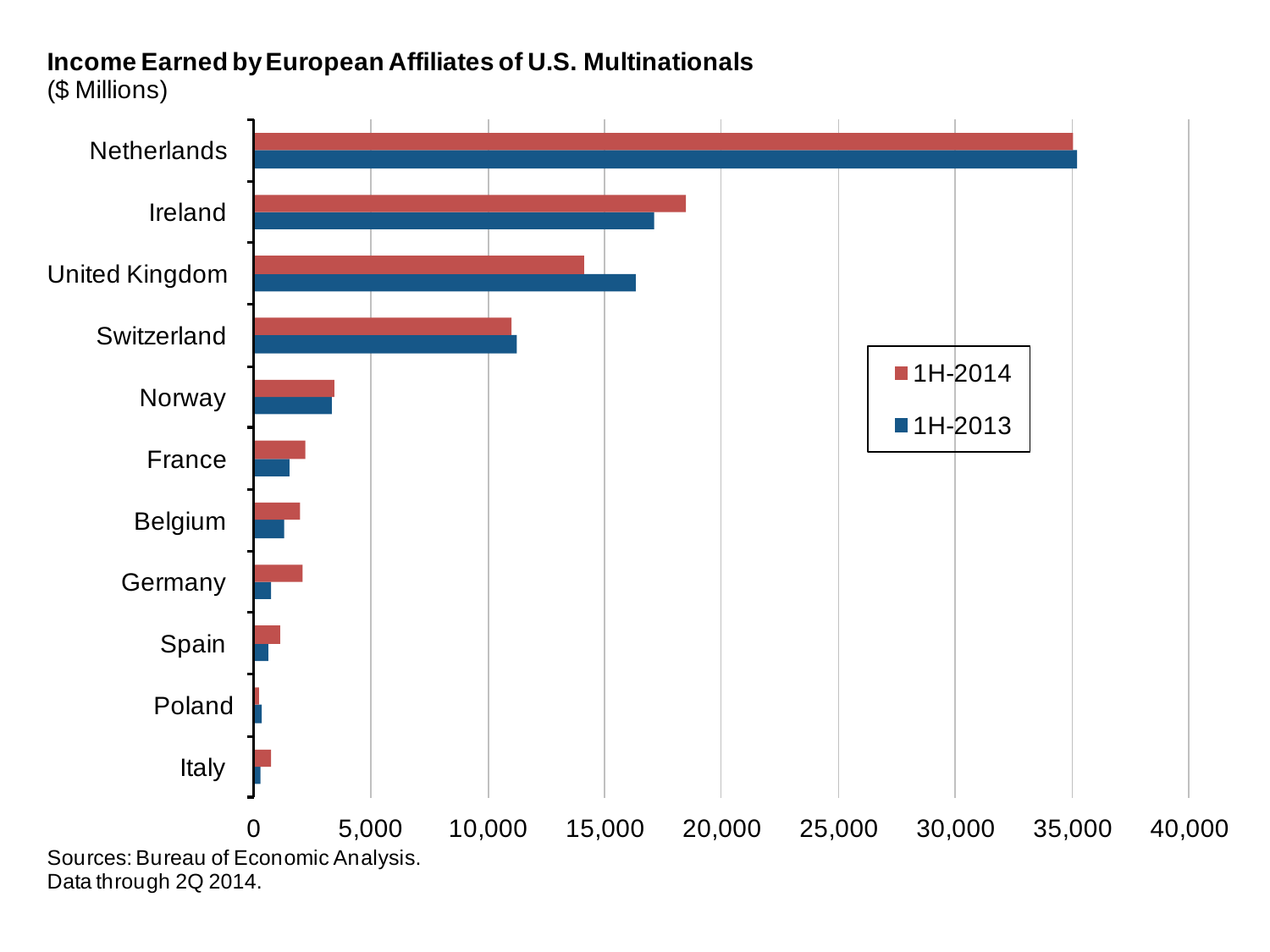#### **Income Earned by U.S. Affiliates of European Multinationals** (\$ Millions)



Data through 2Q 2014.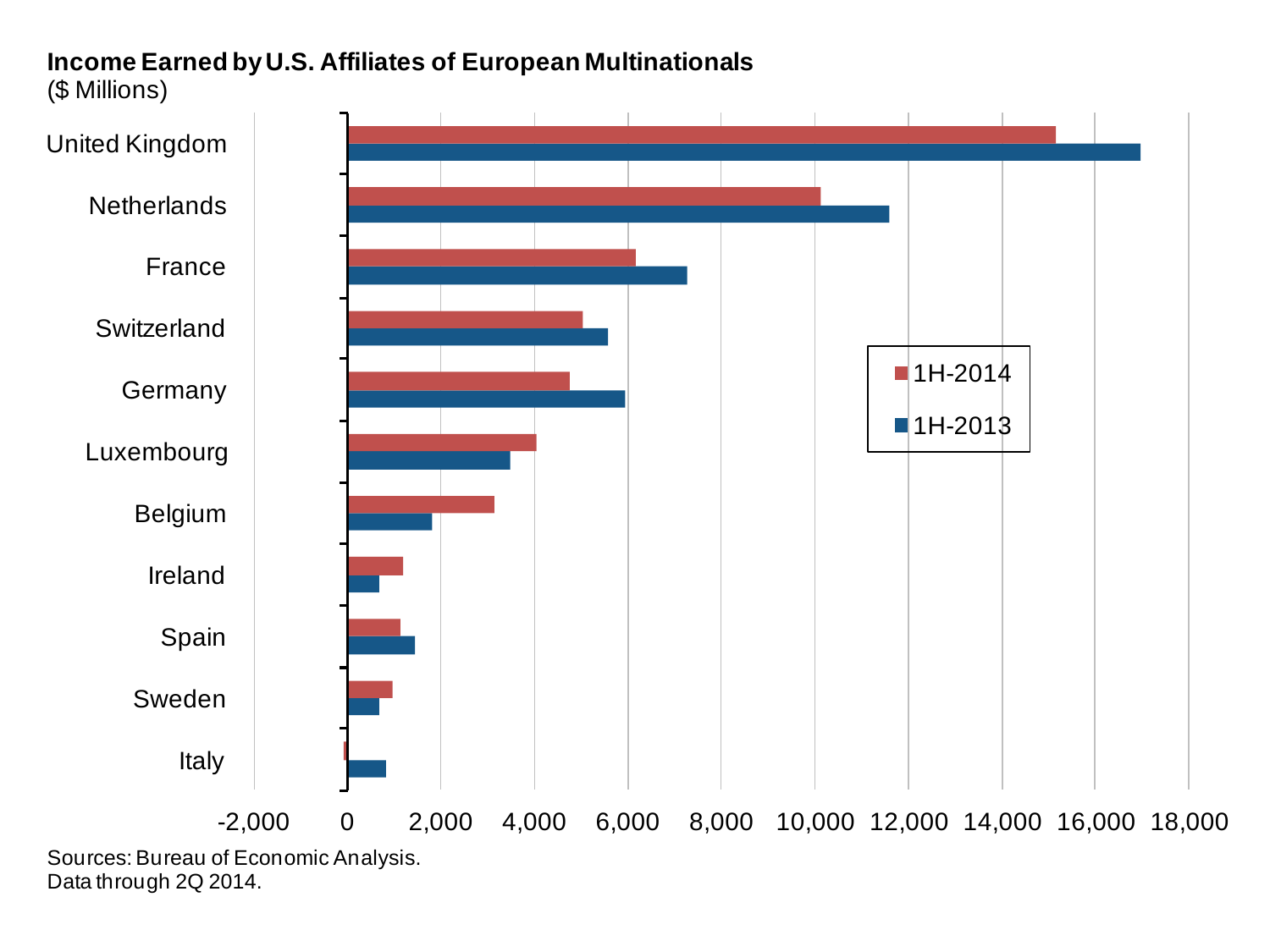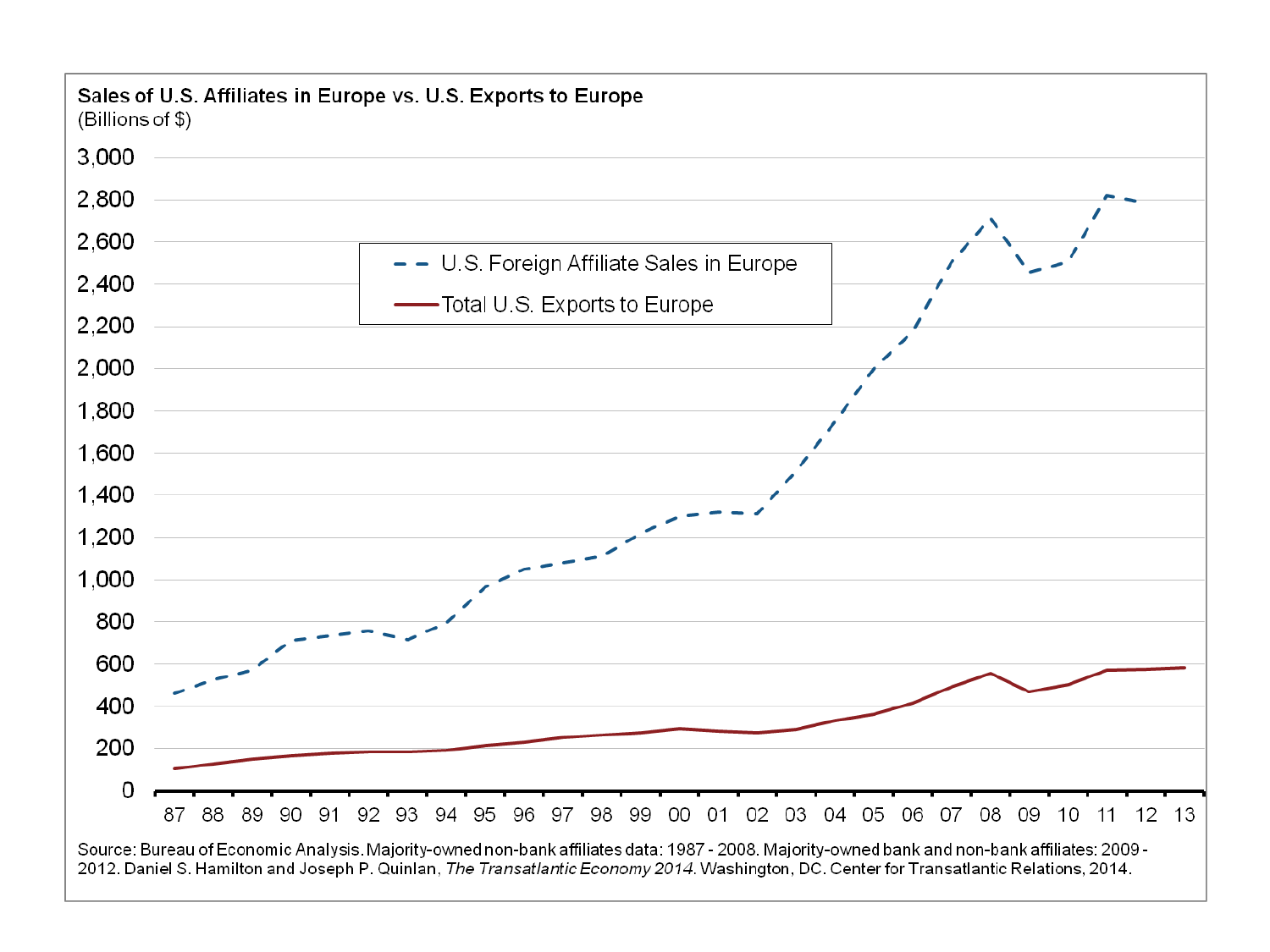#### **Sales of European Affiliates in the U.S. vs. U.S. Imports from Europe** (Billions of \$)

 $\Omega$ 200 400 600 800 1,000 1,200 1,400 1,600 1,800 2,000 2,200 2,400 87 88 89 90 91 92 93 94 95 96 97 98 99 00 01 02 03 04 05 06 07 08 09 10 11 12\* 13 European Foreign Affiliate Sales in the U.S. -Total U.S. Imports from Europe

\*Estimate for sales: 2012. Source: Bureau of Economic Analysis. Majority-owned non-bank affiliates data: 1987 - 2006. Majority-owned bank and non-bank affiliates: 2007 - 2011. Daniel S. Hamilton and Joseph P. Quinlan, *The Transatlantic Economy 2014*. Washington, DC. Center for Transatlantic Relations, 2014.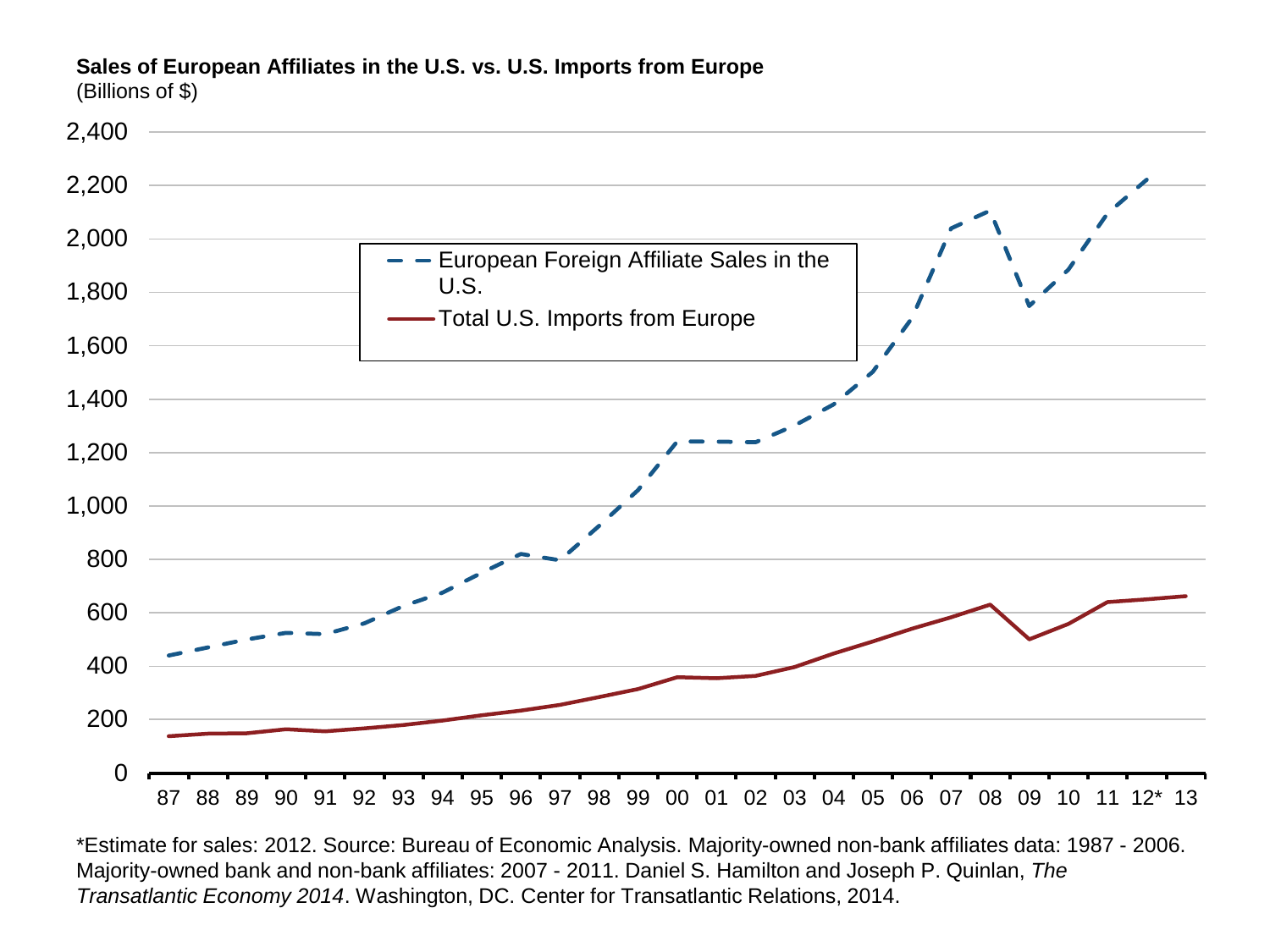**U.S. - Europe Services Linkages**

(Billions of \$)



Source: Bureau of Economic Analysis. Majority-owned bank and non-bank affiliates. Services supplied in Europe estimate for 2012. Daniel S. Hamilton and Joseph P. Quinlan, *The Transatlantic Economy 2014*. Washington, DC. Center for Transatlantic Relations, 2014.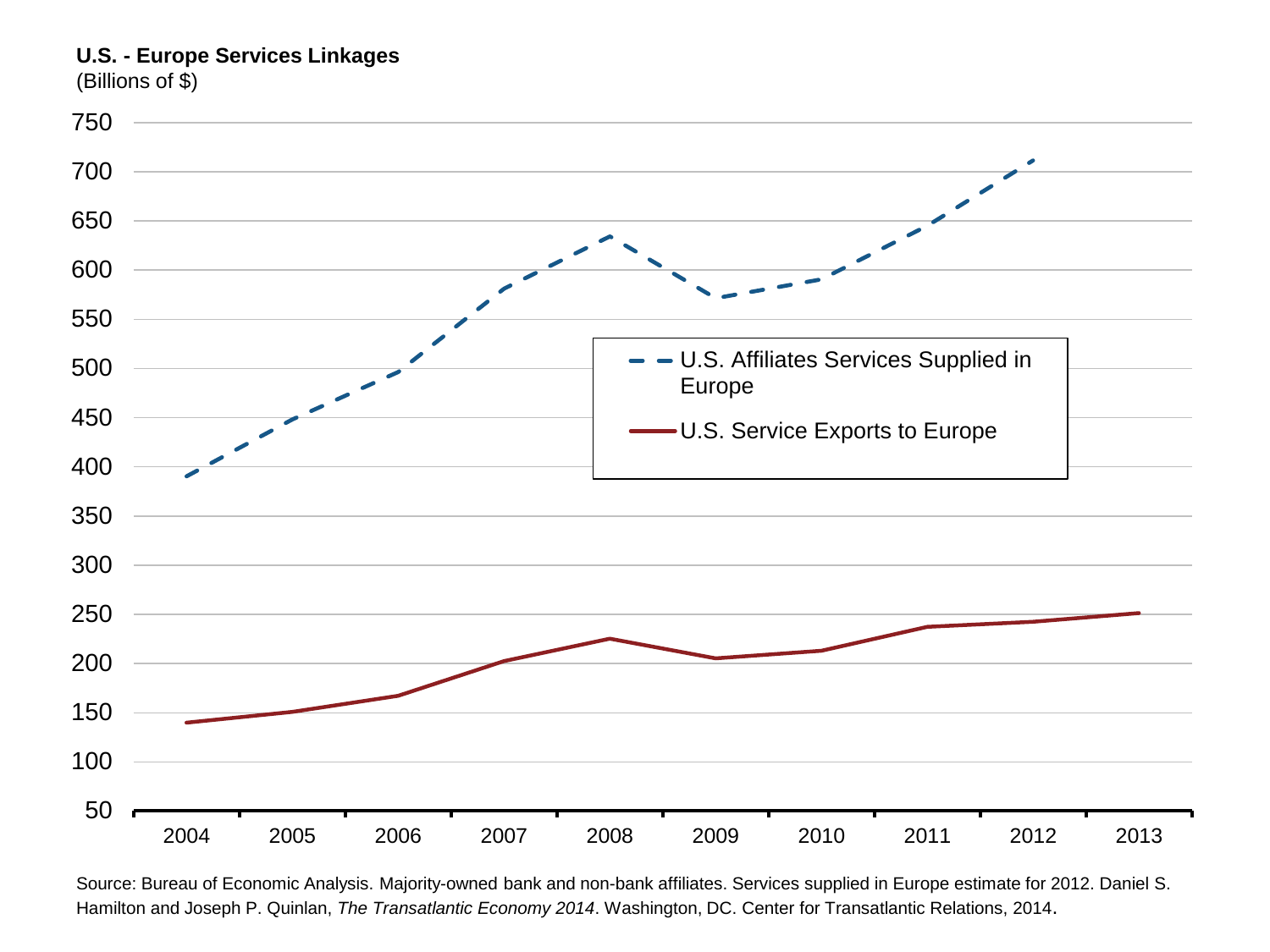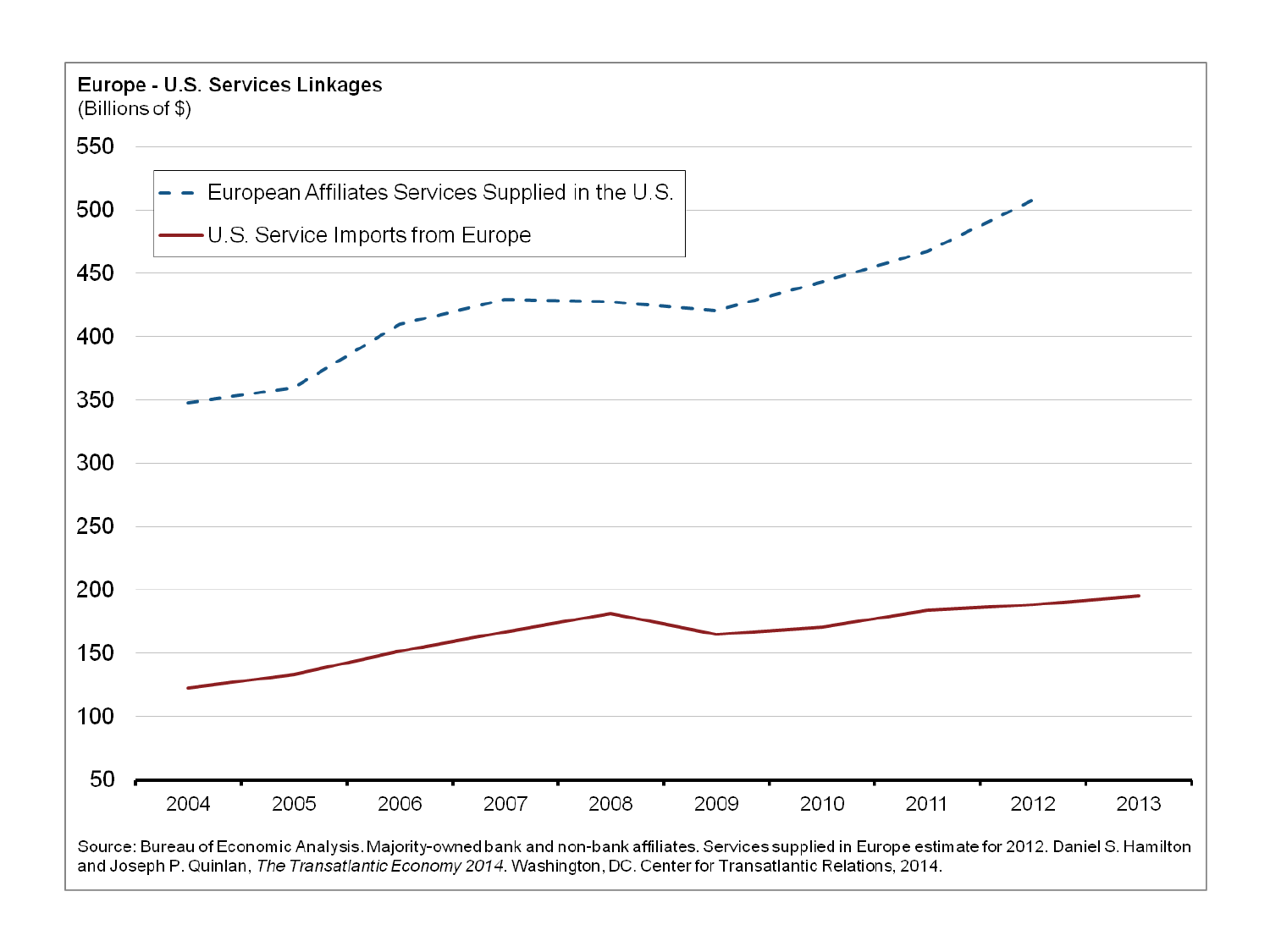#### Income Earned by European Affiliates of U.S. Multinationals (\$ Millions)

Italy

Netherlands Ireland **United Kingdom** Switzerland  $\blacksquare$  1H-2014 Norway  $\blacksquare$  1H-2013 France Belgium Germany Spain Poland

5,000 10,000 15,000 20,000 25,000 30,000 35,000 40,000 0 Sources: Bureau of Economic Analysis. Data through 2Q 2014. Daniel S. Hamilton and Joseph P. Quinlan, The Transatlantic Economy 2014. Washington, DC. Center for Transatlantic Relations, 2014.